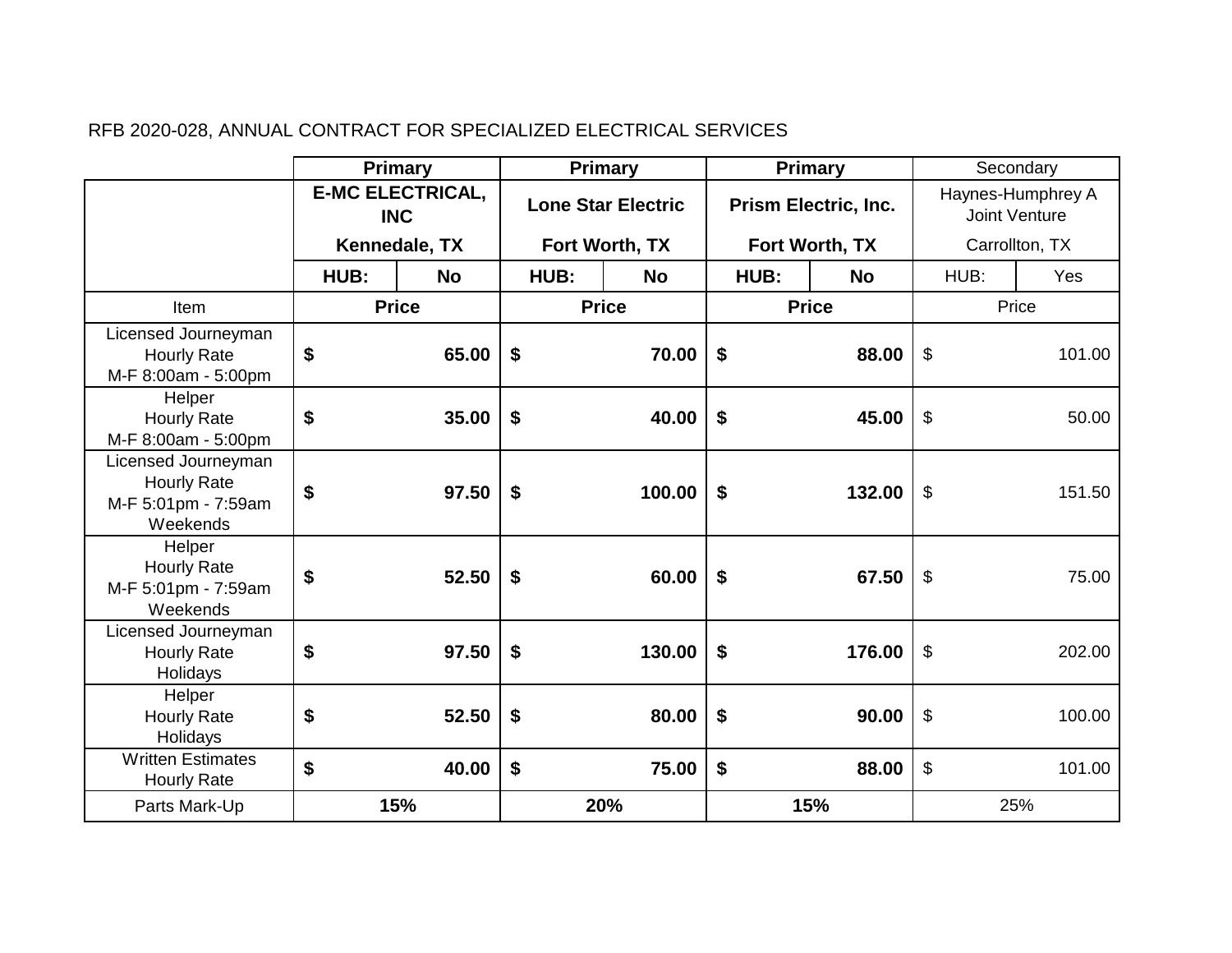OWNER/RENTAL EQUIPMENT LIST

E-MC ELECTRICAL, INC

| <b>DESCRIPTION</b>                            | <b>DOLLAR RATE</b> |          | 8:00AM TO 5:00PM<br><b>HOURLY RATE</b> |          | 5:01PM TO 7:59AM<br><b>HOURLY RATE</b> |          | <b>HOLIDAY &amp; WEEKEND</b><br><b>RATE</b> |          |
|-----------------------------------------------|--------------------|----------|----------------------------------------|----------|----------------------------------------|----------|---------------------------------------------|----------|
| 20' Scissor Lift                              | \$                 | 374.00   | \$                                     | 374.00   | \$                                     | 374.00   | $\boldsymbol{\mathsf{S}}$                   | 575.00   |
| 30' Scissor Lift                              | \$                 | 462.00   | \$                                     | 462.00   | \$                                     | 462.00   | \$                                          | 485.00   |
| <b>One Man Lift</b>                           | \$                 | 437.00   | \$                                     | 437.00   | \$                                     | 437.00   | \$                                          | 457.00   |
| <b>Trench Shoring/Protective</b><br>Equipment |                    |          |                                        |          |                                        |          |                                             |          |
| Backhoe                                       | \$                 | 677.00   | \$                                     | 677.00   | \$                                     | 677.00   | \$                                          | 890.00   |
| Operator, If Different from<br>Page 31        |                    |          |                                        |          |                                        |          |                                             |          |
| <b>Bucket Truck</b>                           |                    | N/A      |                                        | N/A      |                                        | N/A      |                                             | N/A      |
| Operator, If Different from<br>Page 31        |                    |          |                                        |          |                                        |          |                                             |          |
| Electrical<br>Monitoring/Testing<br>Equipment | \$                 | 1,300.00 | $\boldsymbol{\mathsf{\$}}$             | 1,300.00 | \$                                     | 1,300.00 | $\boldsymbol{\mathsf{\$}}$                  | 1,300.00 |
| Operator, If Different from<br>Page 31        |                    |          |                                        |          |                                        |          |                                             |          |
| Trencher                                      | \$                 | 615.00   | \$                                     | 615.00   | \$                                     | 615.00   | \$                                          | 820.00   |
| Operator, If Different from<br>Page 31        |                    |          |                                        |          |                                        |          |                                             |          |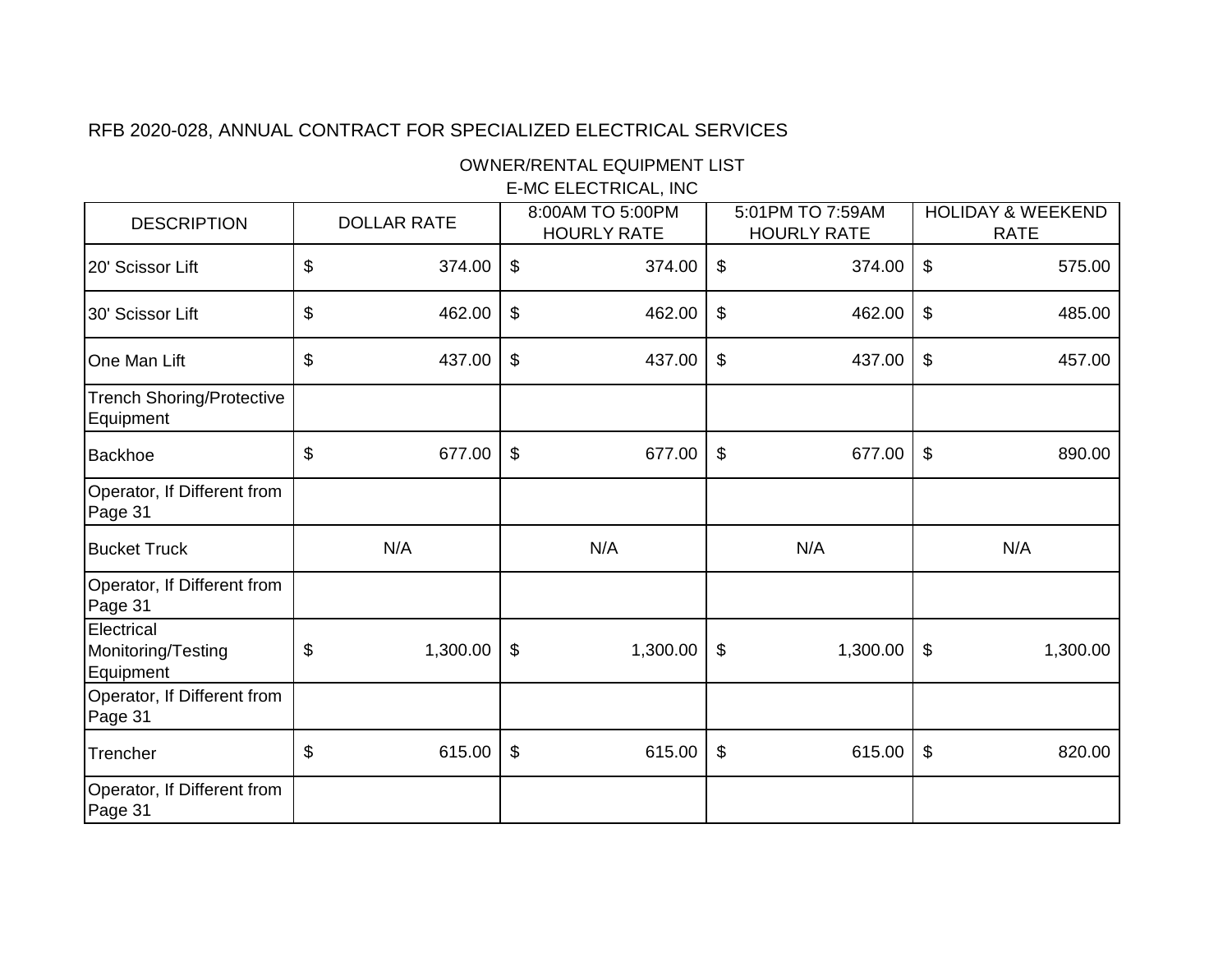OWNER/RENTAL EQUIPMENT LIST

Lone Star Electric

| <b>DESCRIPTION</b>                            | <b>DOLLAR RATE</b> | 8:00AM TO 5:00PM<br><b>HOURLY RATE</b> | 5:01PM TO 7:59AM<br><b>HOURLY RATE</b> | <b>HOLIDAY &amp; WEEKEND</b><br><b>RATE</b> |
|-----------------------------------------------|--------------------|----------------------------------------|----------------------------------------|---------------------------------------------|
| 20' Scissor Lift                              | N/A                | N/A                                    | N/A                                    | N/A                                         |
| 30' Scissor Lift                              | N/A                | N/A                                    | N/A                                    | N/A                                         |
| One Man Lift                                  | N/A                | N/A                                    | N/A                                    | N/A                                         |
| <b>Trench Shoring/Protective</b><br>Equipment | N/A                | N/A                                    | N/A                                    | N/A                                         |
| Backhoe                                       | N/A                | N/A                                    | N/A                                    | N/A                                         |
| Operator, If Different from<br>Page 31        | N/A                | N/A                                    | N/A                                    | N/A                                         |
| <b>Bucket Truck</b>                           | N/A                | N/A                                    | N/A                                    | N/A                                         |
| Operator, If Different from<br>Page 31        | N/A                | N/A                                    | N/A                                    | N/A                                         |
| Electrical<br>Monitoring/Testing<br>Equipment | N/A                | N/A                                    | N/A                                    | N/A                                         |
| Operator, If Different from<br>Page 31        | N/A                | N/A                                    | N/A                                    | N/A                                         |
| Trencher                                      | N/A                | N/A                                    | N/A                                    | N/A                                         |
| Operator, If Different from<br>Page 31        | N/A                | N/A                                    | N/A                                    | N/A                                         |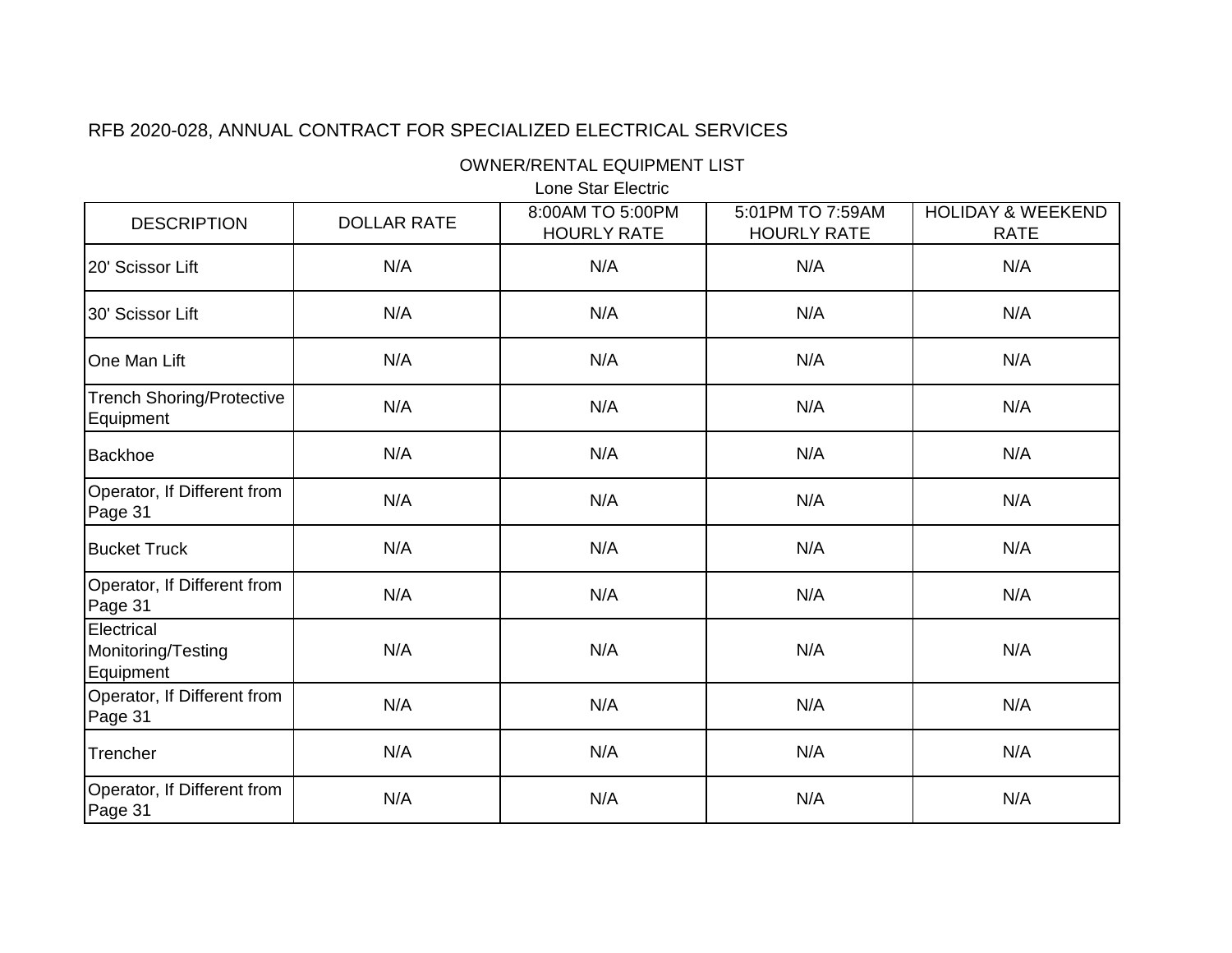OWNER/RENTAL EQUIPMENT LIST

Prism Electric, Inc.

| <b>DESCRIPTION</b>                            | <b>DOLLAR RATE</b> | 8:00AM TO 5:00PM<br><b>HOURLY RATE</b> | 5:01PM TO 7:59AM<br><b>HOURLY RATE</b> | <b>HOLIDAY &amp; WEEKEND</b><br><b>RATE</b> |  |
|-----------------------------------------------|--------------------|----------------------------------------|----------------------------------------|---------------------------------------------|--|
| 20' Scissor Lift                              | \$<br>421.76       | 52.72<br>\$                            | 79.08<br>\$                            | \$<br>105.44                                |  |
| 30' Scissor Lift                              | \$<br>516.25       | \$<br>64.53                            | \$<br>96.80                            | \$<br>129.06                                |  |
| One Man Lift                                  | \$<br>398.48       | \$<br>49.81                            | \$<br>74.72                            | \$<br>99.62                                 |  |
| <b>Trench Shoring/Protective</b><br>Equipment | N/A                | N/A                                    | N/A                                    | N/A                                         |  |
| <b>Backhoe</b>                                | N/A                | N/A                                    | N/A                                    | N/A                                         |  |
| Operator, If Different from<br>Page 31        | N/A                | N/A                                    | N/A                                    | N/A                                         |  |
| <b>Bucket Truck</b>                           | \$<br>760.00       | \$<br>95.00                            | \$<br>142.50                           | 190.00<br>\$                                |  |
| Operator, If Different from<br>Page 31        | N/A                | N/A                                    | N/A                                    | N/A                                         |  |
| Electrical<br>Monitoring/Testing<br>Equipment | \$<br>180.00       | $\frac{1}{2}$<br>22.50                 | $\boldsymbol{\mathsf{S}}$<br>33.75     | $\boldsymbol{\mathsf{S}}$<br>45.00          |  |
| Operator, If Different from<br>Page 31        | N/A                | N/A                                    | N/A                                    | N/A                                         |  |
| Trencher                                      | \$<br>565.55       | \$<br>70.69                            | \$<br>106.04                           | \$<br>141.39                                |  |
| Operator, If Different from<br>Page 31        | N/A                | N/A                                    | N/A                                    | N/A                                         |  |